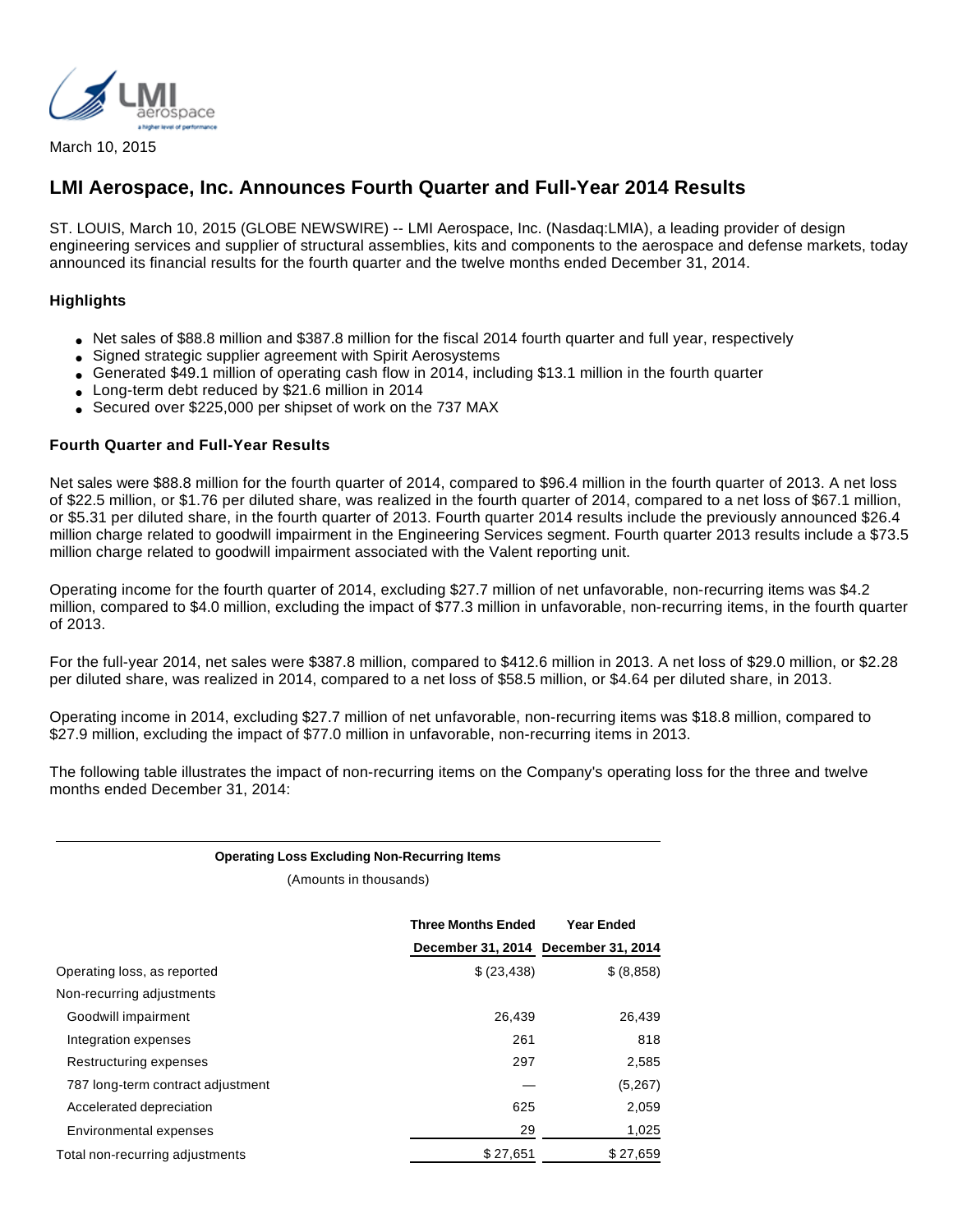| Net operating income excluding non-recurring adjustments | \$4.213 | \$18.801 |
|----------------------------------------------------------|---------|----------|
|                                                          |         |          |

"We accomplished a great deal in 2014 and now believe LMI is positioned for better performance in the years to come," said Dan Korte, Chief Executive Officer of LMI Aerospace, Inc. "From a cost perspective, we removed \$12 million in annual expenses from the business primarily through plant closures, realignments, and restructuring initiatives meant to improve asset utilization. We continue to focus on strengthening LMI's balance sheet and we made headway in deleveraging the Company, generating a record \$49 million in cash from operations and paying down over \$21 million in debt. We have also received several new key awards from Gulfstream and, subsequent to year end, we signed a long-term supply agreement with Spirit Aerosystems covering all Boeing, Airbus, Bombardier and Mitsubishi aircraft. We are excited about the new awards we recently received as well as the announced production rate increases on the Boeing 737 and 787 which we expect will lead to meaningful, long-term growth for the Company.

"While we've made a significant amount of progress, there is still room to improve our operations. As previously announced, we needed to take a \$26.4 million non-cash goodwill impairment charge in the fourth quarter for our Engineering Services unit. Our new leadership team will spend more time in 2015 looking to drive growth and margin enhancement in that segment. In 2015, we will also face a challenging environment in the Aerostructures segment from lower aftermarket and corporate jet demand. However, we believe our efforts have begun to position LMI for higher growth going forward, namely, by winning new programs, expanding content, and becoming a key partner on a number of strategic new aircraft. We expect 2015 will build upon our successes of last year, and anticipate that LMI will be a stronger Company heading into 2016."

# **Aerostructures Segment**

|                                 | Q4     |                                 | Q4   |        |
|---------------------------------|--------|---------------------------------|------|--------|
| <b>Net Sales</b>                |        | 2014 % of Total 2013 % of Total |      |        |
|                                 |        |                                 |      |        |
| Large commercial aircraft       | \$39.5 | 51.4% \$38.7                    |      | 49.1%  |
| Corporate and regional aircraft | 17.8   | 23.1%                           | 19.8 | 25.1%  |
| Military                        | 12.3   | 16.0%                           | 13.2 | 16.8%  |
| Other                           | 7.3    | 9.5%                            | 7.1  | 9.0%   |
| Total                           | \$76.9 | 100.0% \$78.8                   |      | 100.0% |

Net sales of large commercial aircraft products increased slightly during the fourth quarter of 2014. This primarily relates to higher sales on the Boeing 737, 787, and 777 platforms of \$2.1 million, \$2.0 million and \$0.5 million, respectively, partially offset by a decrease in the delivery of wing modification products of \$4.2 million. In the corporate and regional aircraft market, revenue decreased on the Gulfstream G450/550 by \$1.0 million and the Mitsubishi Regional Jet by \$1.0 million. The decrease in sales in the military market was primarily due to lower demand on the Black Hawk program.

The segment generated gross profit of \$16.4 million, or 21.4 percent of net sales, in the fourth quarter of 2014 versus \$15.2 million, or 19.3 percent of net sales, in the fourth quarter of 2013. Gross profit margin was favorably impacted by increased production levels which were the direct benefit of plant rationalization efforts taken earlier in 2014 and the transition of production to more strategically-aligned facilities. This benefit was partially offset by unfavorable sales mix in the fourth quarter of 2014 when compared to 2013.

Selling, general and administrative expenses were \$11.5 million in the fourth quarter of 2014 versus \$88.3 million in the fourth quarter of 2013. A goodwill impairment charge of \$73.5 million related to the Valent acquisition was recognized in the fourth quarter of 2013 in addition to \$3.1 million in restructuring costs primarily related to Valent management changes. The fourth quarter of 2014 included \$0.4 million of accelerated depreciation expenses and \$0.3 million of restructuring charges. Excluding non-recurring items, selling, general, and administrative expenses were lower in the fourth quarter of 2014 by \$0.9 million when compared to the fourth quarter of 2013.

# **Engineering Services Segment**

|                           | Q4    |                                 | Q4 |       |
|---------------------------|-------|---------------------------------|----|-------|
| <b>Net Sales</b>          |       | 2014 % of Total 2013 % of Total |    |       |
| Large commercial aircraft | \$6.6 | 54.1% \$10.5                    |    | 57.4% |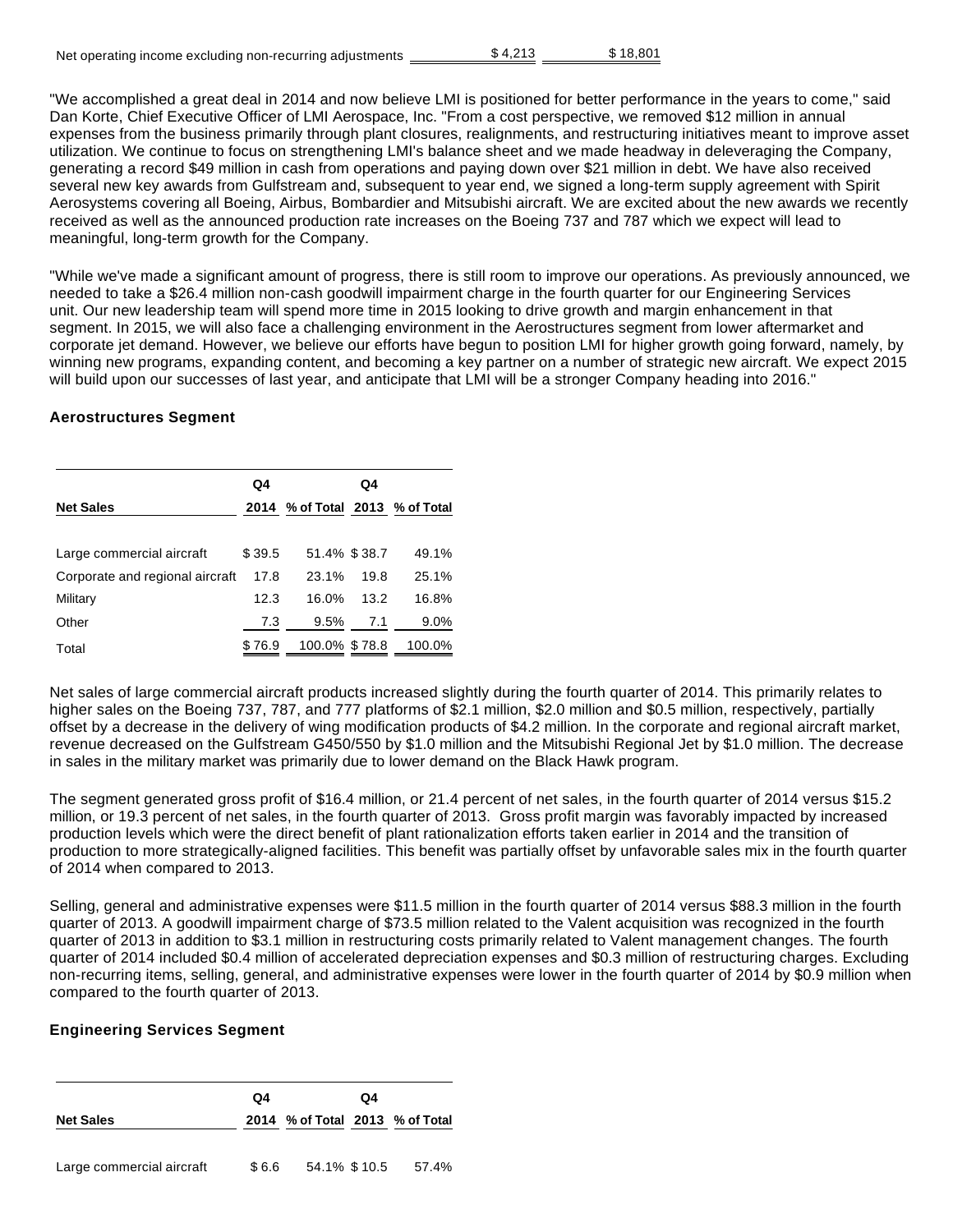| Corporate and regional aircraft 1.8 |     | 14.8% 3.3                   |          | 18.0% |
|-------------------------------------|-----|-----------------------------|----------|-------|
| Military                            | 3.O | 24.6% 2.8                   |          | 15.3% |
| Other                               | 0.8 |                             | 6.5% 1.7 | 9.3%  |
| Total                               |     | \$12.2 100.0% \$18.3 100.0% |          |       |

Engineering services revenue decreased 33.3 percent from \$18.3 million in the fourth quarter of 2013 to \$12.2 million in the fourth quarter of 2014. Sales on large commercial aircraft platforms for Airbus decreased \$1.7 million in addition to decreases in sales on the Nacelle programs of \$1.4 million. Sales decreases of \$1.6 million relative to Bombardier programs, most notably the L-85 program, were the primary driver of the decrease in sales in the corporate and regional market in 2014 versus 2013. In addition, an unfavorable sales adjustment of \$0.8 million was recorded on a long-term design build program for the Mitsubishi Regional Jet in the fourth quarter of 2014.

Gross profit for the segment was \$0.3 million, or 2.6 percent of net sales, for the fourth quarter of 2014, compared to \$2.7 million, or 15.0 percent of net sales, for the prior-year quarter. Gross profit was negatively impacted by lower sales and the \$0.8 million unfavorable cumulative catch-up adjustment related to the Mitsubishi Regional Jet program.

Selling, general and administrative expenses for the segment increased from \$2.5 million in the fourth quarter 2013 to \$28.7 million in the fourth quarter of 2014, primarily due to a goodwill impairment recorded of \$26.4 million. The goodwill impairment was largely caused by a decline in demand and resulting profits for the segment, which accelerated in the second half of 2014. Excluding non-recurring items, selling, general, and administrative expenses were lower in the fourth quarter of 2014 by \$0.2 million when compared to the fourth quarter of 2013.

### **Non-Segment**

Interest expense increased \$1.0 million in the fourth quarter of 2014, primarily the result of increased average interest rates. During 2014, the Company refinanced its primary debt source from a term loan to higher interest rate notes.

The Company recognized an income tax benefit in the fourth quarter of 2014 of \$6.4 million, compared to an income tax benefit of \$10.5 million in the fourth quarter of 2013. The Company's \$6.4 million income tax benefit in the fourth quarter of 2014 was the result of a decision to carry the 2014 tax loss back to previous years.

Through the continued execution of its deleveraging strategy, the Company generated cash flow from operations of \$13.1 million in the fourth quarter of 2014 and funded net capital expenditures of \$3.8 million, resulting in positive free cash flow of \$9.3 million.

Backlog as of December 31, 2014 was \$418.0 million compared to \$451.2 million at September 30, 2014.

### **Outlook for 2015**

The company provides the following guidance in relation to 2015:

- Revenue of between \$370.0 million and \$385.0 million, consisting of Aerostructures revenue of between \$315.0 million and \$325.0 million and Engineering Services revenue of between \$55.0 million and \$60.0 million
- Operating profit of between \$18.0 million and \$24.0 million
- Free cash flow of between \$10.0 million and \$15.0 million

### **Conference Call and Webcast Information**

In connection with this release and as previously announced, LMI will hold a conference call today, March 10, 2015, at 9:00 A.M., CDT. LMI Chief Executive Officer Daniel G. Korte and Chief Financial Officer Clifford C. Stebe, Jr. will host the call. To participate in the call, please dial 866-307-3343 approximately five minutes before the conference call time stated above.

A live webcast of the call can be accessed directly from LMI Aerospace website at [http://ir.lmiaerospace.com/events.cfm](http://www.globenewswire.com/newsroom/ctr?d=10123936&l=28&u=http%3A%2F%2Fir.lmiaerospace.com%2Fevents.cfm) and clicking on the appropriate link. A recording of the call will be available for a limited time on the Company's website upon completion of the call.

### **About LMI Aerospace**

LMI Aerospace, Inc. ("LMI") is a leading supplier of structural assemblies, kits and components and provider of design engineering services to the aerospace and defense markets. Through its Aerostructures segment, LMI primarily fabricates, machines, finishes, integrates, assembles and kits formed close tolerance aluminum, specialty alloy and composite components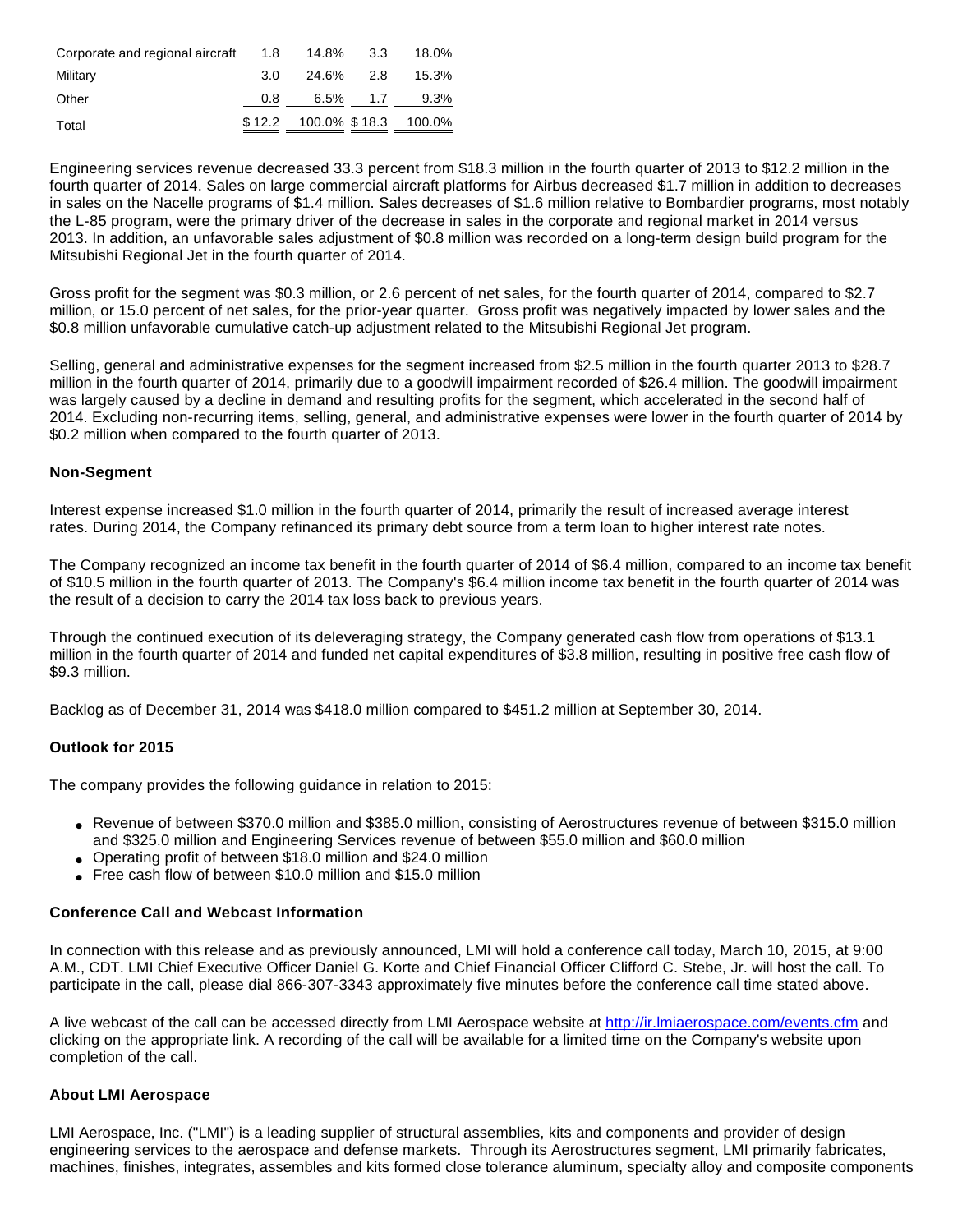and higher level assemblies for use by the aerospace and defense industries. It manufactures more than 40,000 products for integration into a variety of aircraft platforms manufactured by leading original equipment manufacturers and Tier 1 aerospace suppliers. Through its Engineering Services segment, LMI provides a complete range of design, engineering and program management services, supporting aircraft product lifecycles from conceptual design, analysis and certification through production support, fleet support and service life extensions via a complete turnkey engineering solution.

### **Cautionary Statements Regarding Forward-Looking Statements**

This news release includes forward-looking statements, including statements related to LMI's strategy and outlook for 2015 and beyond, and other statements based on current management expectations, estimates and projections. Such forward-looking statements are not guarantees and are inherently subject to various risks and uncertainties that could cause actual results and events to differ materially from the forward-looking statements. These risks and uncertainties include, among other things, difficulties implementing the Company's growth strategy, continued decline in demand in the Engineering Services segment, managing the increased leverage resulting from our notes and revolving credit facility, complying with debt covenants with respect to such indebtedness and competitive pressures, as well as those Risk Factors detailed in the company's Annual Report on Form 10-K for the year ended December 31, 2014, and any risk factors set forth in our other filings with the Securities and Exchange Commission. The forward-looking statements included in this document are only made as of the date of this document and we disclaim any obligation to publicly update any forward-looking statement to reflect subsequent events or circumstances.

#### **LMI Aerospace, Inc.**

#### **Condensed Consolidated Balance Sheets**

#### (Amounts in thousands, except share and per share data)

|                                                                         | December 31,<br>2014 | December 31,<br>2013 |
|-------------------------------------------------------------------------|----------------------|----------------------|
| <b>Assets</b>                                                           |                      |                      |
| Current assets:                                                         |                      |                      |
| Cash and cash equivalents                                               | \$7,927              | \$1,572              |
| Trade accounts receivable, net                                          | 58,234               | 72,853               |
| Inventories                                                             | 114,279              | 113,178              |
| Prepaid expenses and other current assets                               | 10,255               | 4,411                |
| Deferred income taxes                                                   | 3,913                | 2,693                |
| Total current assets                                                    | 194,608              | 194,707              |
| Property, plant and equipment, net                                      | 99,482               | 103,375              |
| Goodwill                                                                | 86,784               | 113,223              |
| Intangible assets, net                                                  | 50,940               | 55,465               |
| Other assets                                                            | 10,622               | 13,281               |
| <b>Total assets</b>                                                     | \$442,436            | \$480,051            |
| Liabilities and shareholders' equity                                    |                      |                      |
| <b>Current liabilities:</b>                                             |                      |                      |
| Accounts payable                                                        | \$21,755             | \$19,904             |
| Accrued expenses                                                        | 26,072               | 18,566               |
| Current installments of long-term debt and capital lease obligations    | 3,424                | 5,242                |
| <b>Total current liabilities</b>                                        | 51,251               | 43,712               |
| Long-term debt and capital lease obligations, less current installments | 265,554              | 285,369              |
| Other long-term liabilities                                             | 3,289                | 3,915                |
| Deferred income taxes                                                   | 4,207                | 2,911                |
| Total long-term liabilities                                             | 273,050              | 292,195              |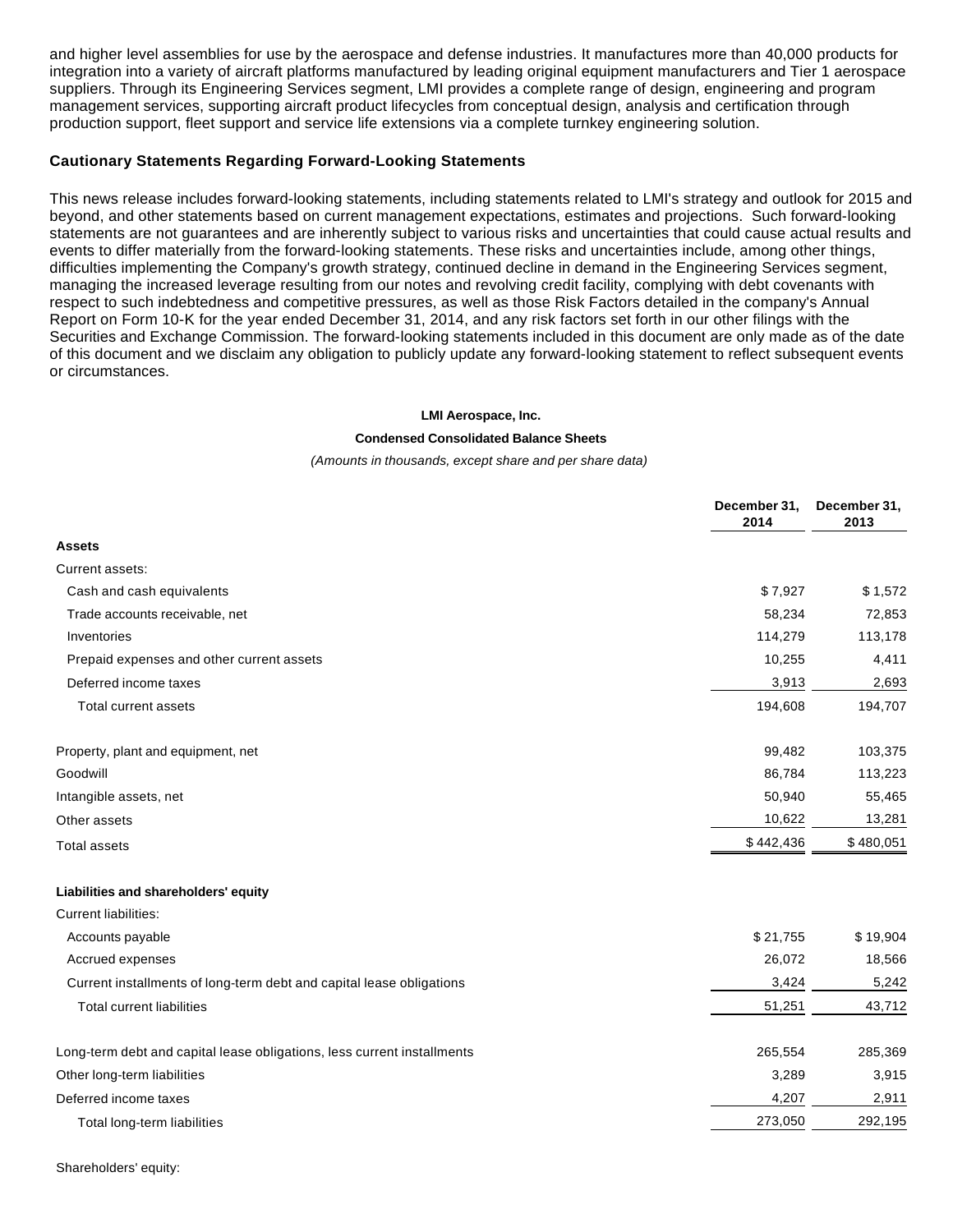| Common stock, \$0.02 par value per share; authorized 28,000,000 shares; issued 13,089,003 and<br>12,873,208 shares at December 31, 2014 and December 31, 2013, respectively | 262       | 257       |
|-----------------------------------------------------------------------------------------------------------------------------------------------------------------------------|-----------|-----------|
| Preferred stock, \$0.02 par value per share; authorized 2,000,000 shares; none issued at either date                                                                        |           |           |
| Additional paid-in capital                                                                                                                                                  | 95.460    | 92.692    |
| Accumulated other comprehensive loss                                                                                                                                        | (170)     | (507)     |
| 1, 2013 Treasury stock, at cost, 28,396 shares at December 31, 2014 and 22,321 shares at December 31,                                                                       | (359)     | (202)     |
| Retained earnings                                                                                                                                                           | 22,942    | 51,904    |
| Total shareholders' equity                                                                                                                                                  | 118,135   | 144,144   |
| Total liabilities and shareholders' equity                                                                                                                                  | \$442,436 | \$480,051 |
|                                                                                                                                                                             |           |           |

# **LMI Aerospace, Inc.**

# **Condensed Consolidated Statements of Comprehensive Income (Loss)**

(Amounts in thousands, except share and per share data)

|                                                                                                                                   | (Unaudited)               |           |                   |           |
|-----------------------------------------------------------------------------------------------------------------------------------|---------------------------|-----------|-------------------|-----------|
|                                                                                                                                   | <b>Three Months Ended</b> |           | <b>Year Ended</b> |           |
|                                                                                                                                   | December 31,              |           | December 31,      |           |
|                                                                                                                                   | 2014                      | 2013      | 2014              | 2013      |
| Sales and service revenue                                                                                                         |                           |           |                   |           |
| <b>Product sales</b>                                                                                                              | \$75,935                  | \$77,791  | \$321,284         | \$324,133 |
| Service revenues                                                                                                                  | 12,859                    | 18,580    | 66,533            | 88,424    |
| Net sales                                                                                                                         | 88,794                    | 96,371    | 387,817           | 412,557   |
| Cost of sales and service revenue                                                                                                 |                           |           |                   |           |
| Cost of product sales                                                                                                             | 59,605                    | 62,473    | 254,775           | 255,261   |
| Cost of service revenue                                                                                                           | 12,457                    | 16,348    | 57,672            | 77,434    |
| Cost of sales                                                                                                                     | 72,062                    | 78,821    | 312,447           | 332,695   |
| Gross profit                                                                                                                      | 16,732                    | 17,550    | 75,370            | 79,862    |
| Selling, general and administrative expenses                                                                                      | 13,434                    | 14,215    | 55,204            | 55,862    |
| Goodwill and intangible asset impairment                                                                                          | 26,439                    | 73,528    | 26,439            | 77,750    |
| Contingent consideration write-off                                                                                                |                           |           |                   | (7,950)   |
| Restructuring expense                                                                                                             | 297                       | 3,073     | 2,585             | 3,073     |
| Acquisitions expense                                                                                                              |                           | 32        |                   | 247       |
| Loss from operations                                                                                                              | (23, 438)                 | (73, 298) | (8, 858)          | (49, 120) |
| Other (expense) income:                                                                                                           |                           |           |                   |           |
| Interest expense                                                                                                                  | (5,480)                   | (4, 477)  | (29, 280)         | (16, 962) |
| Other, net                                                                                                                        | 18                        | 168       | 223               | 618       |
| Total other expense                                                                                                               | (5, 462)                  | (4, 309)  | (29, 057)         | (16, 344) |
| Loss before income taxes                                                                                                          | (28,900)                  | (77, 607) | (37, 915)         | (65, 464) |
| Provision for income taxes                                                                                                        | (6, 396)                  | (10, 546) | (8,953)           | (6,979)   |
| Net loss                                                                                                                          | (22, 504)                 | (67,061)  | (28, 962)         | (58, 485) |
| Other comprehensive (loss) income                                                                                                 |                           |           |                   |           |
| Change in foreign currency translation adjustment                                                                                 | (81)                      | (4)       | (98)              | (23)      |
| Reclassification adjustment for losses on interest rate hedges included in net earnings, net<br>of tax of \$0, \$0, \$157 and \$0 |                           |           | 278               |           |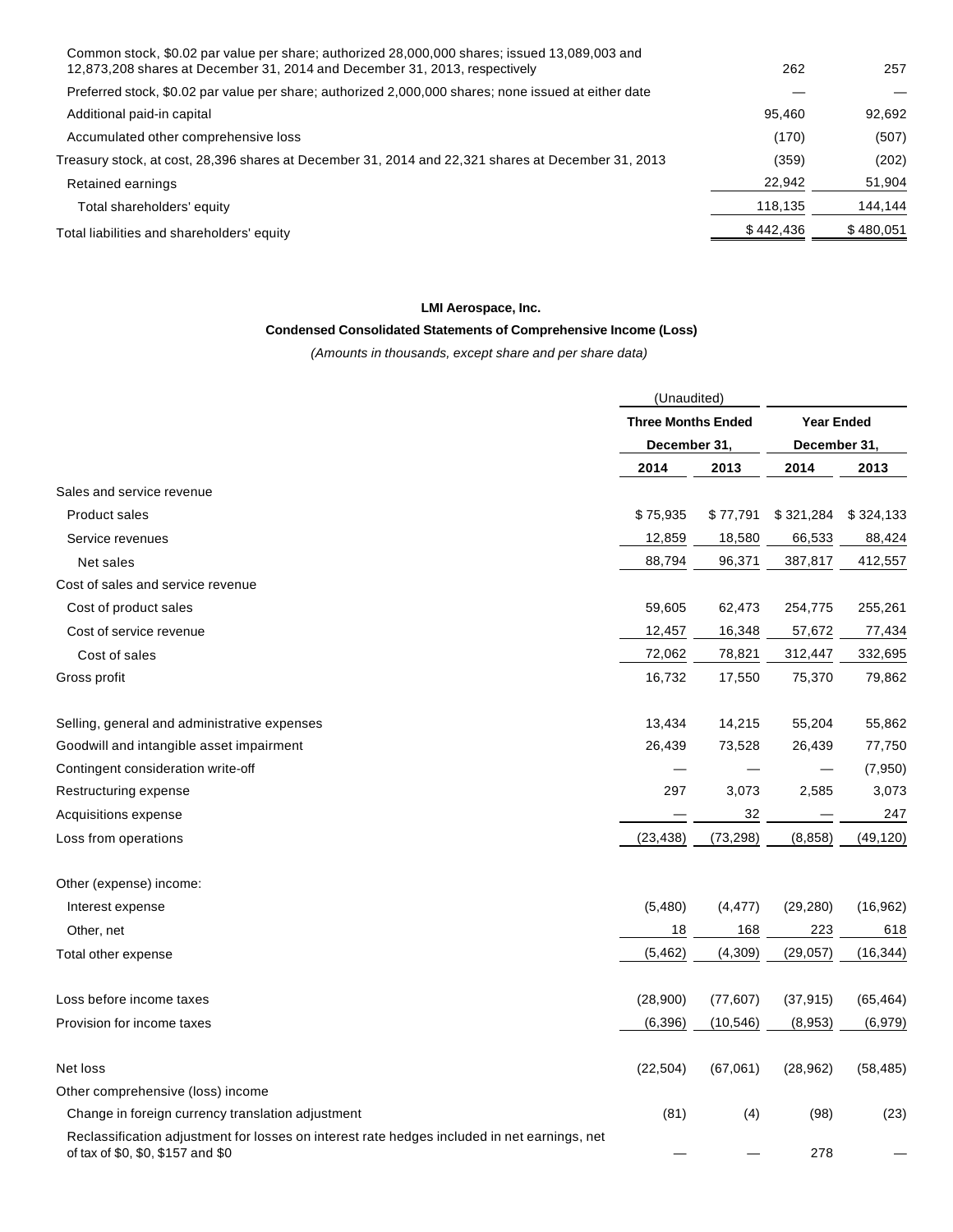| Unrealized loss on interest rate hedges, net of tax of \$0, (\$42), \$0, and (\$157) |              | (73)         |                                             | (278)        |
|--------------------------------------------------------------------------------------|--------------|--------------|---------------------------------------------|--------------|
| Total comprehensive loss                                                             | \$ (22, 585) | \$ (67, 138) | \$ (28, 782)                                | \$ (58, 786) |
|                                                                                      |              |              |                                             |              |
| Amounts per common share:                                                            |              |              |                                             |              |
| Net loss per common share                                                            | \$(1.76)     | \$ (5.31)    | \$ (2.28)                                   | \$ (4.64)    |
| Net loss per common share assuming dilution                                          | \$(1.76)     | \$ (5.31)    | \$ (2.28)                                   | \$ (4.64)    |
| Weighted average common shares outstanding                                           |              |              | 12,753,795 12,619,107 12,716,976 12,607,833 |              |
| Weighted average dilutive common shares outstanding                                  |              |              | 12,753,795 12,619,107 12,716,976 12,607,833 |              |

### **LMI Aerospace, Inc.**

# **Condensed Consolidated Statements of Cash Flows**

(Amounts in thousands)

|                                                                                   | <b>Year Ended</b>      |           |
|-----------------------------------------------------------------------------------|------------------------|-----------|
|                                                                                   | December 31,           |           |
|                                                                                   | 2014                   | 2013      |
| <b>Operating activities:</b>                                                      |                        |           |
| Net loss                                                                          | \$(28,962) \$ (58,485) |           |
| Adjustments to reconcile net income to net cash provided by operating activities: |                        |           |
| Depreciation and amortization                                                     | 22,459                 | 20,560    |
| Goodwill and intangible asset impairment                                          | 26,439                 | 77,750    |
| Contingent consideration write-off                                                |                        | (7,950)   |
| Stock based compensation                                                          | 2,018                  | 1,615     |
| Debt issuance cost write-off                                                      | 8,466                  |           |
| Payments to settle interest rate derivatives                                      | (793)                  |           |
| Deferred taxes                                                                    | 76                     | (6,060)   |
| Other noncash items                                                               | 686                    | (420)     |
| Changes in operating assets and liabilities, net of acquired business:            |                        |           |
| Trade accounts receivable                                                         | 14,270                 | (4,678)   |
| Inventories                                                                       | (1, 101)               | (23,063)  |
| Prepaid expenses and other assets                                                 | 2,264                  | 2,828     |
| Current income taxes                                                              | (5,908)                | 1,939     |
| Accounts payable                                                                  | 307                    | (10, 760) |
| Accrued expenses                                                                  | 8,896                  | (1,625)   |
| Net cash provided/(used) by operating activities                                  | 49,117                 | (8,349)   |
| <b>Investing activities:</b>                                                      |                        |           |
| Additions to property, plant and equipment                                        | (16, 690)              | (23, 738) |
| Acquisitions, net of cash acquired                                                |                        | (504)     |
| Proceeds from sale of equipment                                                   | 3,579                  | 1,989     |
| Net cash used by investing activities                                             | (13, 111)              | (22, 253) |
| <b>Financing activities:</b>                                                      |                        |           |
| Proceeds from issuance of debt                                                    | 250,000                | 5,751     |
| Principal payments on long-term debt and notes payable                            | (235, 633)             | (5,863)   |
| Advances on revolving line of credit                                              | 66,000                 | 107,000   |
| Payments on revolving line of credit                                              | (102,000)              | (77, 236) |
| Payments for debt issuance cost                                                   | (8,018)                | (1, 817)  |
| Other, net                                                                        |                        | (8)       |
| Net cash (used)/provided by financing activities                                  | (29, 651)              | 27,827    |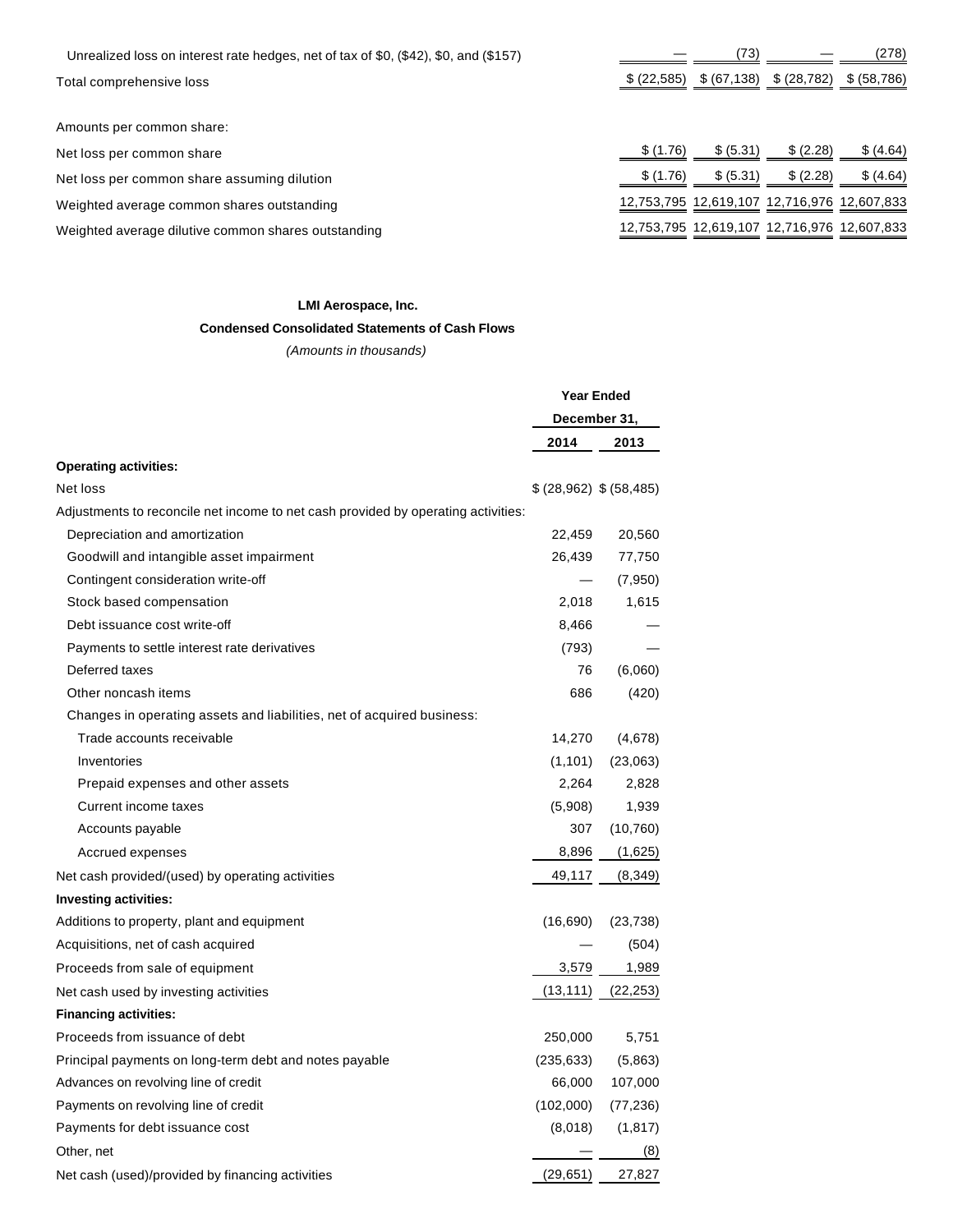| Net decrease in cash and cash equivalents    | 6.355   | (2,775)     |
|----------------------------------------------|---------|-------------|
| Cash and cash equivalents, beginning of year |         | 1,572 4,347 |
| Cash and cash equivalents, end of year       | \$7.927 | \$1,572     |

# **LMI Aerospace, Inc.**

# **Selected Non-GAAP Disclosures**

(Amounts in thousands)

(Unaudited)

| <b>Three Months Ended</b> |      | Year Ended   |      |
|---------------------------|------|--------------|------|
| December 31,              |      | December 31, |      |
| 2014                      | 2013 | 2014         | 2013 |
|                           |      |              |      |

#### **Non-GAAP Financial Information**

Adjusted Earnings Before Interest, Taxes, Depreciation and Amortization (EBITDA)(1):

| Net loss                                         |          |           | $(22,504)$ \$ (67,061) \$ (28,962) \$ (58,485) |            |
|--------------------------------------------------|----------|-----------|------------------------------------------------|------------|
| Income tax benefit                               | (6, 396) | (10, 546) | (8,953)                                        | (6,979)    |
| Depreciation and amortization                    | 5,457    | 5,331     | 22,459                                         | 20,560     |
| Goodwill and intangible asset impairment         | 26,439   | 73,528    | 26,439                                         | 77,750     |
| Contingent consideration write-off               |          |           |                                                | (7,950)    |
| Stock based compensation                         | 717      | 630       | 2,748                                          | 2,445      |
| Interest expense                                 | 5,480    | 4,477     | 29,280                                         | 16,962     |
| Fair value step up on acquired inventories       |          |           |                                                | 2,497      |
| Restructuring expense                            | 297      | 3,073     | 2,585                                          | 3,073      |
| Integration expense                              | 261      | 512       | 818                                            | 1,265      |
| Acquisition expense                              |          | 32        |                                                | 247        |
| Other, net                                       | 379      | (169)     | 1,173                                          | (618)      |
| <b>Adjusted EBITDA</b>                           | \$10,130 | \$9,807   | \$47,587                                       | \$50,767   |
| Free Cash Flow (2):                              |          |           |                                                |            |
| Net cash provided/(used) by operating activities | \$13,101 | \$10,247  | \$49,117                                       | \$ (8,349) |
| Less:                                            |          |           |                                                |            |
| Net capital expenditures                         | (3,790)  | (2, 461)  | (13, 111)                                      | (21, 749)  |
| Free cash flow                                   | \$9,311  |           | $$7,786$ $$36,006$ $$(30,098)$                 |            |

1. The Company believes Adjusted EBITDA is a measure important to many investors as an indication of operating performance by the business. We feel this measure provides additional transparency to investors that augments but does not replace the GAAP reporting of net income and provides a good comparative measure. Adjusted EBITDA is not a measure of performance defined by GAAP and should not be used in isolation or as a substitute for the related GAAP measure of net income.

2. The Company believes Free Cash Flow is a measure of the operating cash flow of the Company that is useful to investors. Free Cash Flow is a measure of cash generated by the Company for such purposes as repaying debt or funding acquisitions. Free Cash Flow is not a measure of performance defined by GAAP and should not be used in isolation or as a substitute for the related GAAP measure of cash provided by operating activities.